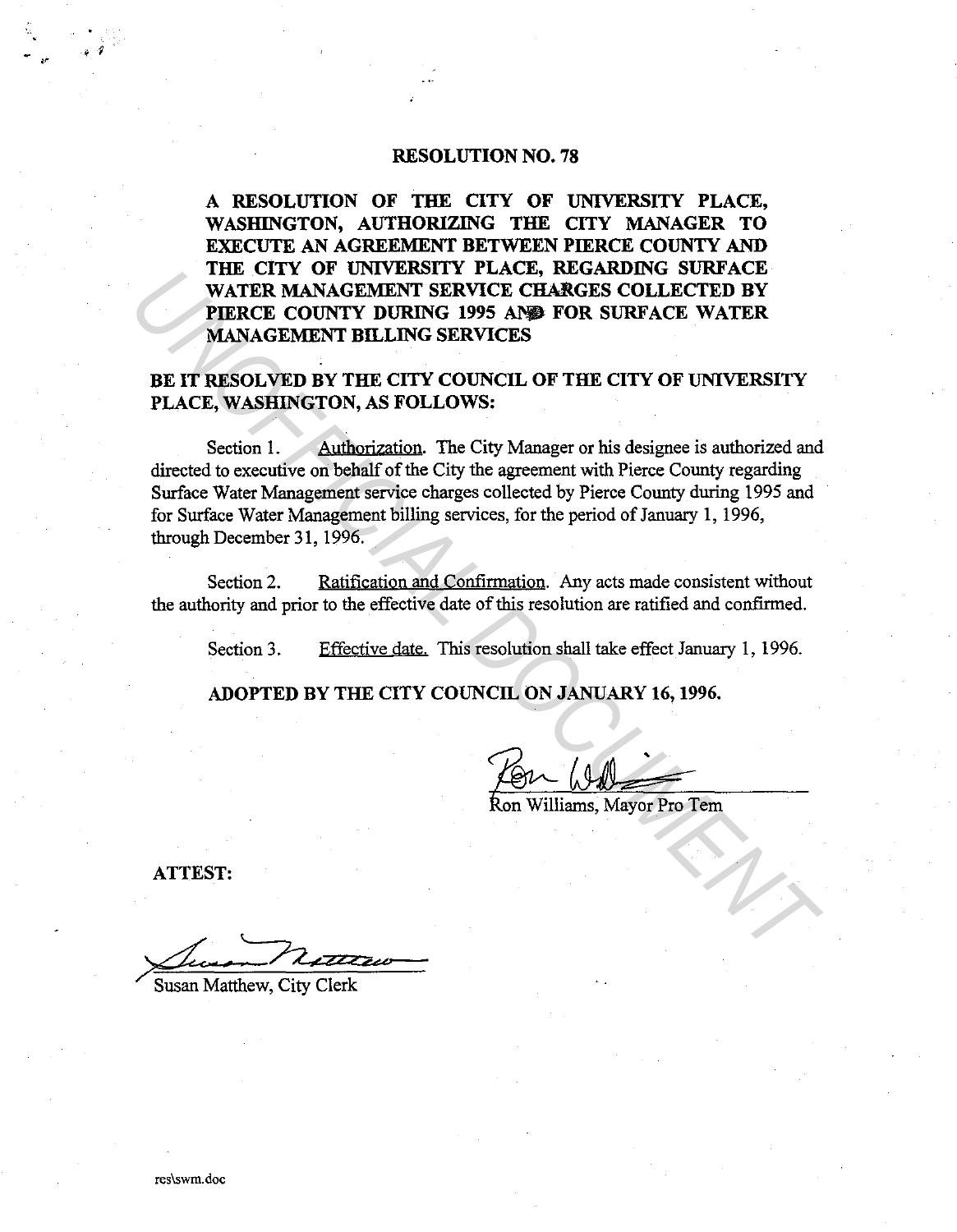# **INTERLOCAL AGREEMENT BETWEEN PIERCE COUNTY AND THE CITY OF UNIVERSITY PLACE REGARDING SURFACE WATER MANAGEMENT SERVICE CHARGES COLLECTED BY PIERCE COUNTY DURING 1995 AND FOR SURFACE WATER MANAGEMENT BILLING SERVICES**

**THIS AGREEMENT** is entered into this day by and between **PIERCE COUNTY,** a political subdivision of the State of Washington (herein referred to as "COUNTY") and the **CITY OF UNIVERSITY PLACE,** a municipal corporation of the State of Washington (herein referred to as "CITY") and is applicable to all properties located within the geographic area described in Exhibit "A" (herein referred to as "incorporated area") attached hereto and incorporated by this reference. bitical subdivision of the State of Washington (herein referred to as "COUNTY") and the<br>**ITTY OF UNIVERSITY** PLACE, a municipal corporation of the State of Washington (herein<br>ferred to as "CITY") and is applicable to all p

WHEREAS, pursuant to Chapter 35.02 Revised Code of Washington (RCW), the CITY established August 31, 1995 as its official date of incorporation and upon that date commenced operations as a CITY; and

WHEREAS, pursuant to Chapter 35.02 RCW, as of the date of incorporation local governmental authority and jurisdiction with respect to the newly incorporated area transferred from the COUNTY to the CITY; and

WHEREAS, the COUNTY operates a storm drainage and surface water management utility pursuant to Pierce County Code Chapter 11.02 and has instituted a surface water management service charge upon all properties within unincorporated Pierce County and those service charges are included in the COUNTY's real property tax billings which are due in April and October annually; and

WHEREAS, the COUNTY has developed a computer processing system to manage the billing, payment receipt, and tracking by parcel of surface water management service charges from property owners within unincorporated Pierce County; and

WHEREAS, on or about August 28, 1995, the CITY adopted its own surface water management ordinance (Ordinance No. 57) which authorized the imposition and collection of surface water management service charges at the same rate and manner as the COUNTY; and

WHEREAS, Ordinance No. 57 also expressed the CITY's intent to assume responsibility for storm and surface water management within the incorporated area; and

WHEREAS, the COUNTY has already billed and is in the process of collecting surface water management service charges from property owners within the incorporated area for 1995; and

**Incerlocal Agreement for Transfer of Surface Water Management. FUnds Page 1 December 29, 1995** 

.•

'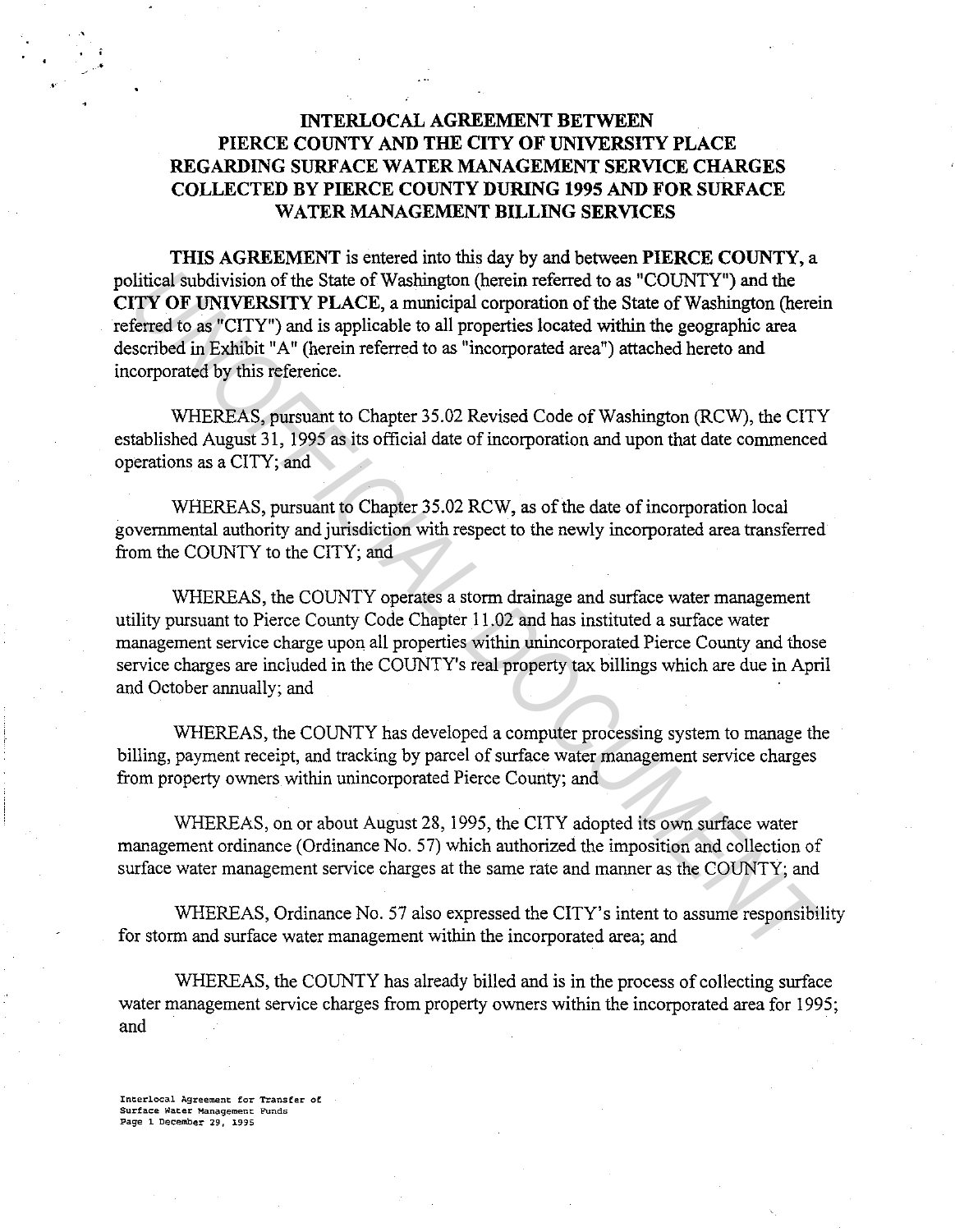WHEREAS, the CITY and the COUNTY have agreed that the COUNTY will remit to the CITY a portion of the surface water management service charges collected from properties within the incorporated area during the last four months of 1995 on the condition that the service charges are utilized by the CITY for surface water management related activities within the CITY; and

WHEREAS, the CITY has also determined it is more cost effective to contract with the COUNTY to provide certain billing, payment receipt, and parcel tracking services for surface water management service charges; and

WHEREAS, the COUNTY has agreed to provide certain billing, payment receipt, and parcel tracking services to the CITY to assist the CITY in the collection of its surface water management service charges from properties within the incorporated area; and

WHEREAS, the parties are authorized to enter into such agreements by virtue of RCW Chapter 39.34 and Section 35.02.225;

NOW, THEREFORE, in consideration of the terms and conditions contained herein, it is mutually agreed by and between the COUNTY and the CITY as follows:

SECTION 1. PURPOSE. The purpose of this agreement is to document the agreement between the parties relating to the disposition of a portion of surface water management service charges collected by the COUNTY from properties within the incorporated area during the last four months of 1995 and to memorialize the agreement between the parties relating to the provision by the COUNTY of future billing, payment receipt, and parcel tracking services for purposes of collecting the CITY's surface water management service charges from properties within the incorporated area.

SECTION 2. COUNTY WILL REMIT A PORTION OF THE CHARGES COLLECTED FROM PROPERTIES WITHIN THE CITY. Within fifteen (15) days of the date of execution of this agreement, the COUNTY will transfer to the CITY's surface water management fund a portion of the surface water management service charges collected from properties within the CITY during the last four months of 1995. The amount remitted shall be \$151,060.00 and is based on the calculation described in Exhibit "B" attached hereto and incorporated herein. This transfer shall be a one time only transfer and no further COUNTY surface water management funds will be transferred to the CITY for fiscal 1995 unless done pursuant to an amendment to this agreement. Collection of any delinquent County surface water management service charges attributed to and owed by properties within the incorporated area prior to August 31, 1995 shall be conducted by the COUNTY and the COUNTY shall retain any such charges collected. **UNITY** to provide certain billing, payment receipt, and parcel tracking services for surface<br>ater management service charges; sad<br>WHEREAS, the COUNTY has agreed to provide certain billing, payment receipt, and<br>crell track

Interlocal Agreement for Transfer of Surface Water Management Funds Page 2 DecemDer 29, 1995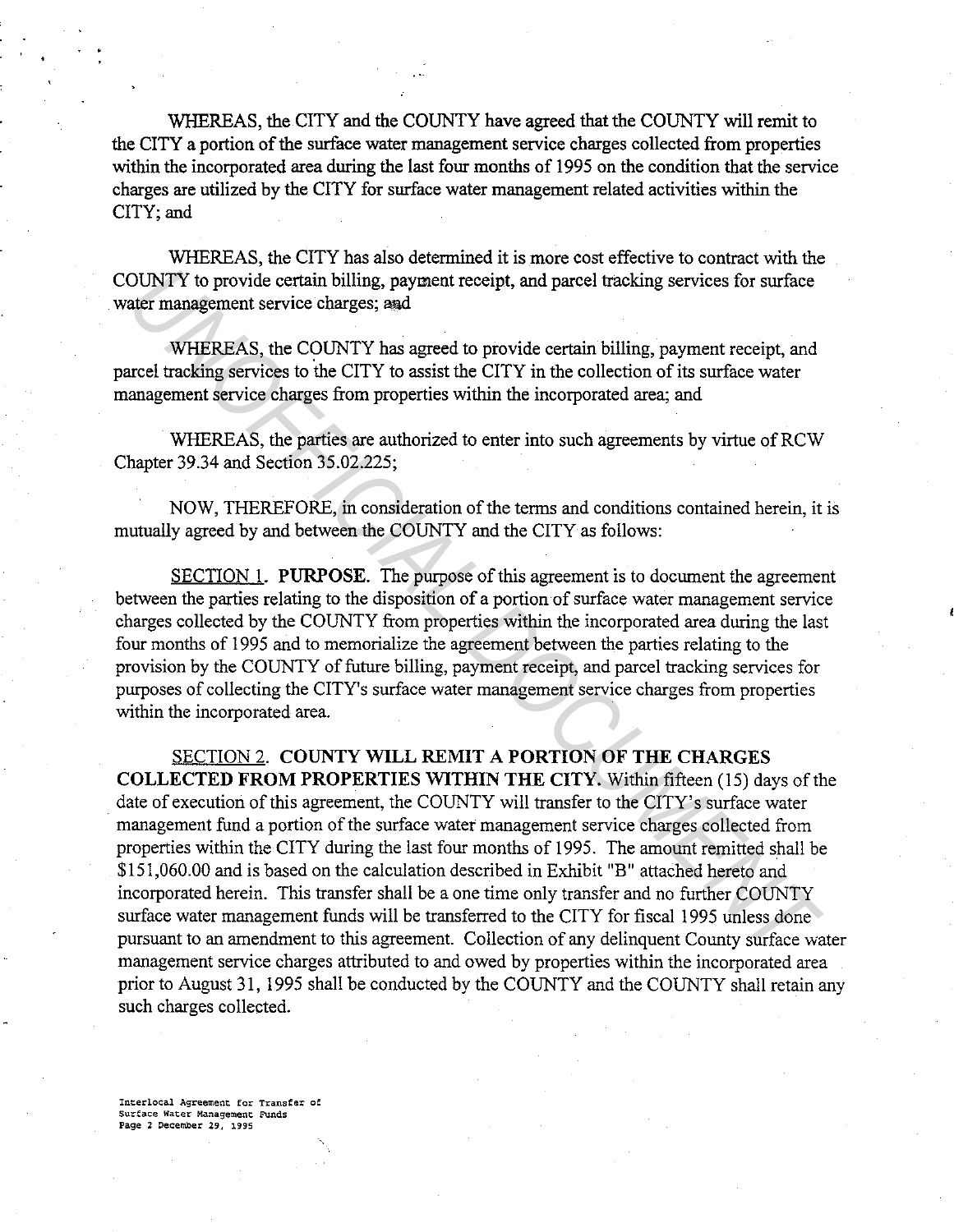SECTION 3. CITY SHALL USE THE TRANSFERRED FUNDS FOR SURFACE WATER RELATED ACTIVITIES. The CITY agrees that the \$151,060.00 shall be utilized for performing CITY designated surface water management related activities. The distribution of transferred funds among CITY surface water management activities and the prioritization of activities shall be determined by the CITY.

SECTION 4. COUNTY SHALL PROVIDE BILLING, PAYMENT RECEIPT, AND PARCEL TRACKING SERVICES. The COUNTY shall utilize its computer billing system to manage the billing, mailing, payment receipt, and parcel tracking of CITY surface water management service charges imposed on parcels within the incorporated area during the term of this agreement. The payments received by the COUNTY on behalf of the CITY will be distributed to the CITY on the same day as the CITY' s property taxes are distributed. **ND PARCEL TRACKING SERVICES.** The COUNTY shall utilize its computer billing<br>ster to mange the billing, maling, payorent receipt, and parel tacking of CITY surface<br>ater management service charges imposed on parcels within

SECTION 5. CITY SHALL PAY TO THE COUNTY A SYSTEM CONVERSION FEE. In consideration of the COUNTY's provision of billing, payment receipt, and parcel tracking services to the CITY, the CITY shall pay to the COUNTY a sum of \$50,000.00 to cover the costs involved in making changes to the COUNTY's computer system. Said payment shall occur on or before January 31, 1996.

SECTION 6. CITY SHALL REMIT TO THE COUNTY AN ANNUAL FEE FOR PROVIDING BILLING SERVICES. In further consideration of the COUNTY providing the billing, payment receipt, and parcel tracking services described herein, the CITY shall remit to the COUNTY on or before June 30, 1996, the sum of \$20,000.00 to the COUNTY to compensate the COUNTY for providing said services.

For each year after 1996, the annual costs for billing and payment receipt services will be adjusted based on the CITY's pro rata share of any system upgrade that is beneficial to the CITY and based on the growth in the previous calendar year's January to December Seattle Consumer Price Index for Urban Consumers. Any annual increase will be limited to a minimum of three percent (3%) and a maximum of six percent (6%).

When system modifications beyond the scope of normal and existing account and data base maintenance work is requested by the CITY, the COUNTY will review the request, and if appropriate, approve the request and perform the modification. The modification will be authorized by the CITY in writing and billed on a time and material basis by the COUNTY.

SECTION 7. COMPATIBILITY OF SERVICE CHARGES. This agreement assumes that the CITY has adopted the same surface water management service charge structure as the COUNTY. Should the CITY amend its service charge structure to be different from the COUNTY's structure, the CITY shall provide written notice to the COUNTY no less than sixty (60) days prior to the implementation of a new service charge structure. The COUNTY shall respond within twenty (20) working days of the receipt of such proposal with an indication

Interlocal Agreement for Transfer of Surface Water Management Funds Page 3 December 29, 1995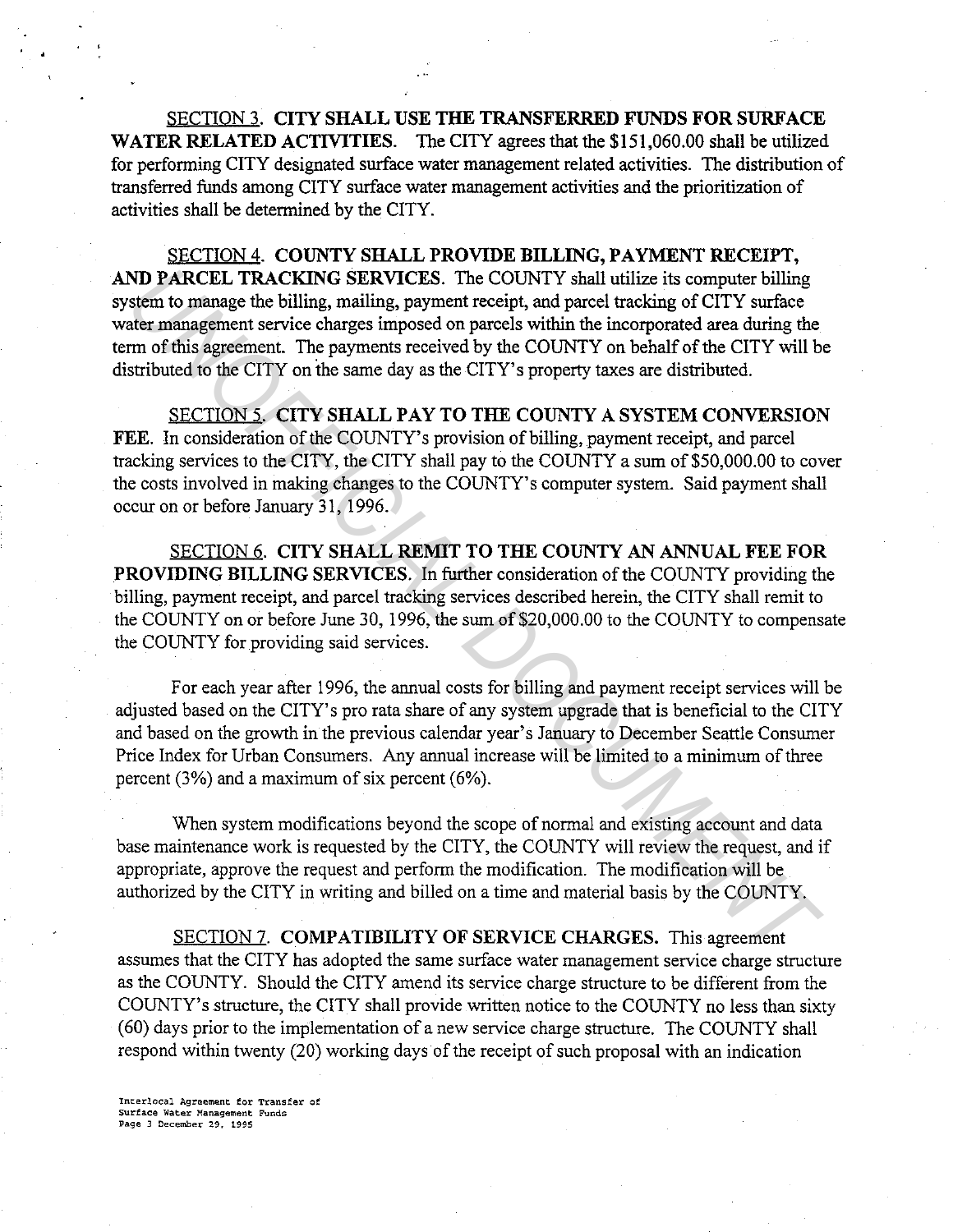whether such a change would be compatible with the COUNTY's billing system and that modifications will be made to the County's system pursuant to Section 6, or whether the COUNTY will elect to terminate the agreement, pursuant to Section 10, and have the CITY assume responsibility for the billing functions provided pursuant to this agreement.

Similarly, should the COUNTY amend its service charge structure, it shall notify the CITY no less than sixty (60) days prior to the implementation of a new service charge structure. The CITY shall respond within twenty (20) working days as to whether it will also act to amend its rate or whether it will elect to terminate the agreement, pursuant to Section 10, and assume responsibility for the billing functions provided by the COUNTY.

SECTION 8. CITY SHALL BE RESPONSIBLE FOR FORECLOSURE

ACTIONS. The COUNTY shall not be responsible for liening and foreclosing against those properties within the incorporated area that fail or refuse to pay CITY surface water management service charges. The liening and filing of any foreclosure action for CITY imposed surface water management service charges shall be responsibility of the CITY and the CITY shall bear the cost thereof, including any legal service charges. The County will provide a quarterly report on the number and identity of accounts that have not made payment within the required time period. Said report will be submitted to the CITY within fifteen (15) days after the close of the quarter.

SECTION 9. CITY SHALL MANAGE ITS SERVICE CHARGE CREDIT PROGRAM (ON-SITE MITIGATION). The CITY shall be responsible for establishing and managing its own program for granting credit to properties within the incorporated area that install on-site mitigation measures to handle surface water from individual properties. The establishment of such a program shall be at the discretion of the CITY and the COUNTY's own program shall not apply to properties within the incorporated area. Said program will outline who within the CITY shall be responsible for managing the program and will detail the procedure for the granting of such a credit. The CITY will coordinate with the COUNTY to ensure that the CITY's program is compatible with the COUNTY's billing system. **ICCUTY** shall respond within twenty (20) working days as to whether it will also act to ame rate or whether it will also to the matter the vill also the or more rate or whether it will also to the matter it will also to t

As of the date of passage of CITY Ordinance No. 57, properties in the incorporated area are now subject to the CITY's surface water management charges. Those properties within the incorporated area who applied for and were granted a service charge credit from the COUNTY for 1996, will retain such a credit for 1996 only. For 1997 and beyond, properties seeking credit shall apply with the CITY for credit if such a program exists.

SECTION 10 TERM OF THE AGREEMENT. This agreement shall have a term of one year commencing on January 1, 1996 and terminating at midnight, December 31, 1996. This agreement shall automatically renew at one year increments beginning January 1 and ending midnight, December 31, unless terminated by giving ninety (90) days notice to the other party.

Interlocal Agreement for Transfer of Surface Water Management Funds Page 4 December 29, 1995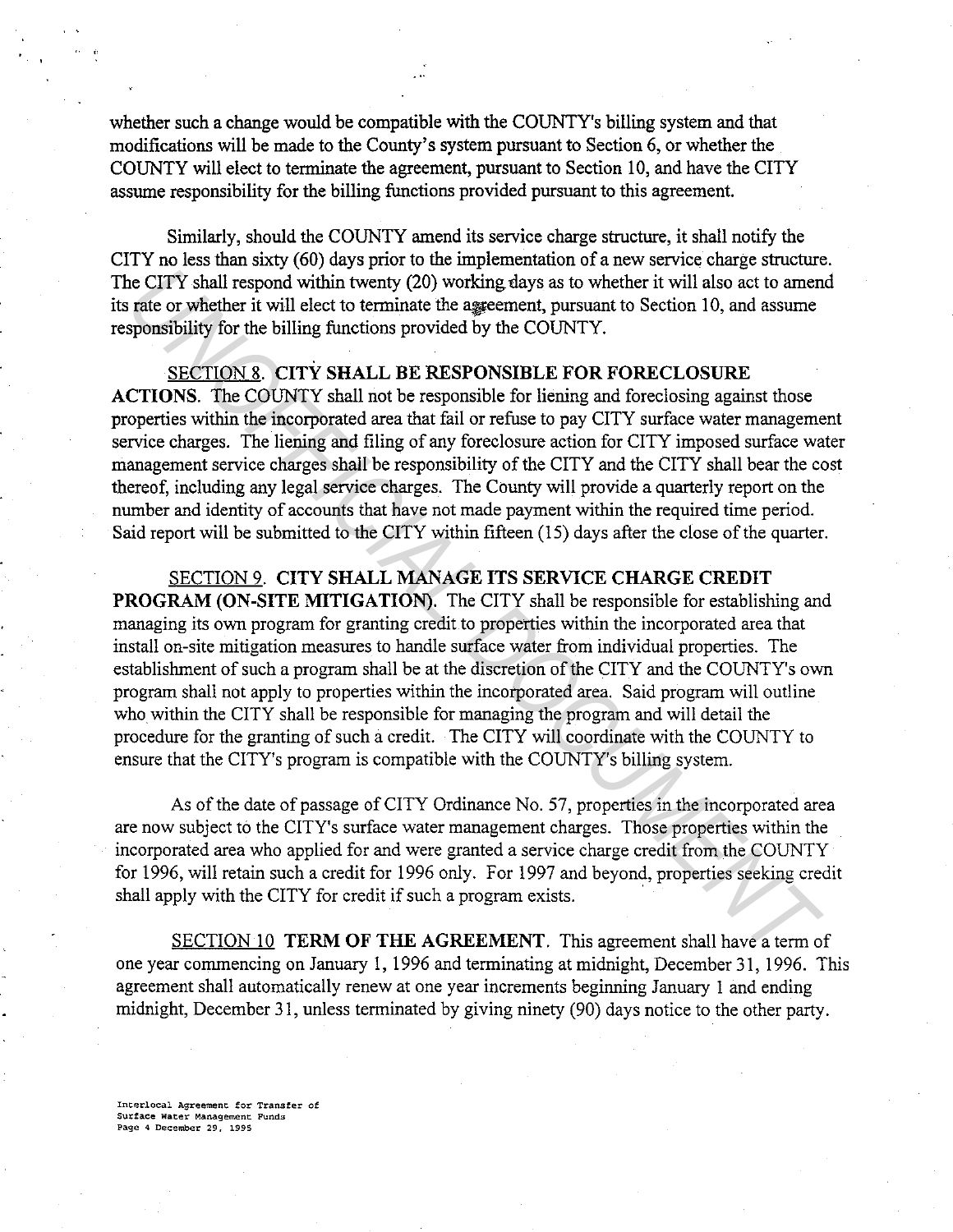SECTION 11. INDEMNIFICATION AND DEFENSE. The COUNTY shall defend, indemnify and save harmless the CITY, its officers, employees and agents from any and all costs, claims, judgments, or awards of damages, resulting from the acts or omissions of the COUNTY, its officers, employees, or agents associated with this agreement. In executing this agreement, the COUNTY does not assume liability or responsibility for or in any way release the CITY from any liability or responsibility which arises in whole or in part from the existence or effect of CITY ordinances, rules, regulations, resolutions, customs, policies, or practices. If any cause, claim, suit, action or administrative proceeding is commenced in which the enforceability and/or validity of any such CITY ordinance, rule, regulation, resolution, custom, policy or practice is at issue, the CITY shall defend the same at its sole expense and if judgment is entered or damages are awarded against the CITY, the COUNTY, or both, the CITY shall satisfy the same, including all chargeable costs and attorney's service charges.

The CITY shall defend, indemnify and save harmless the COUNTY, its officers, employees and agents from any and all costs, claims, judgments or awards of damages, resulting from the acts or omissions of the CITY, its officers, employees or agents associated with this agreement. In executing this agreement, the CITY does not assume liability or responsibility for or in any way release the COUNTY from any liability or responsibility which arises in whole or in part from the existence or effect of COUNTY ordinances, rules, regulations, resolutions, customs, policies, or practices. If any cause, claim, suit, action or administrative proceeding is commenced in which the enforceability and/or validity of any such COUNTY ordinance, rule, regulation, resolution, custom, policy or practice is at issue, the COUNTY shall defend the same at its sole expense and if judgment is entered or damages are awarded against the COUNTY, the CITY, or both, the COUNTY shall satisfy the same, including all chargeable costs and attorney's service charges. r 1 volumates, tutes, tegatatolas, issolutions, customs, piones, or pactaces, in any cases, in the enforceability and/<br>aim, suit, action or administrative proceeding is commenced in which the enforceability and/<br>aim, suit,

SECTION 12. NO THIRD-PARTY BENEFICIARY. The COUNTY does not intend by this agreement to assume any contractual obligations to anyone other than the CITY, and the CITY does not intend by this agreement to assume any contractual obligations to anyone other than the COUNTY. The COUNTY and the CITY do not intend that there be any third-party beneficiary to this agreement.

SECTION 13. INSURANCE COVERAGE. The CITY shall maintain at all times during the course of this agreement a general liability insurance policy or other comparable coverage with a self-insured retention of no more than \$500,000.00 and a policy limit of no less than \$5,000,000.00 dollars.

SECTION 14. NON-DISCRIMINATION. The COUNTY and the CITY certify that they are Equal Opportunity Employers.

SECTION 15. ASSIGNMENT. Neither the COUNTY nor the CITY shall have the right to transfer or assign, in whole or in part, any or all of its obligations and rights hereunder

Interlocal Agreement for Transfer of Surface Water Management Funds Page S December 29, l995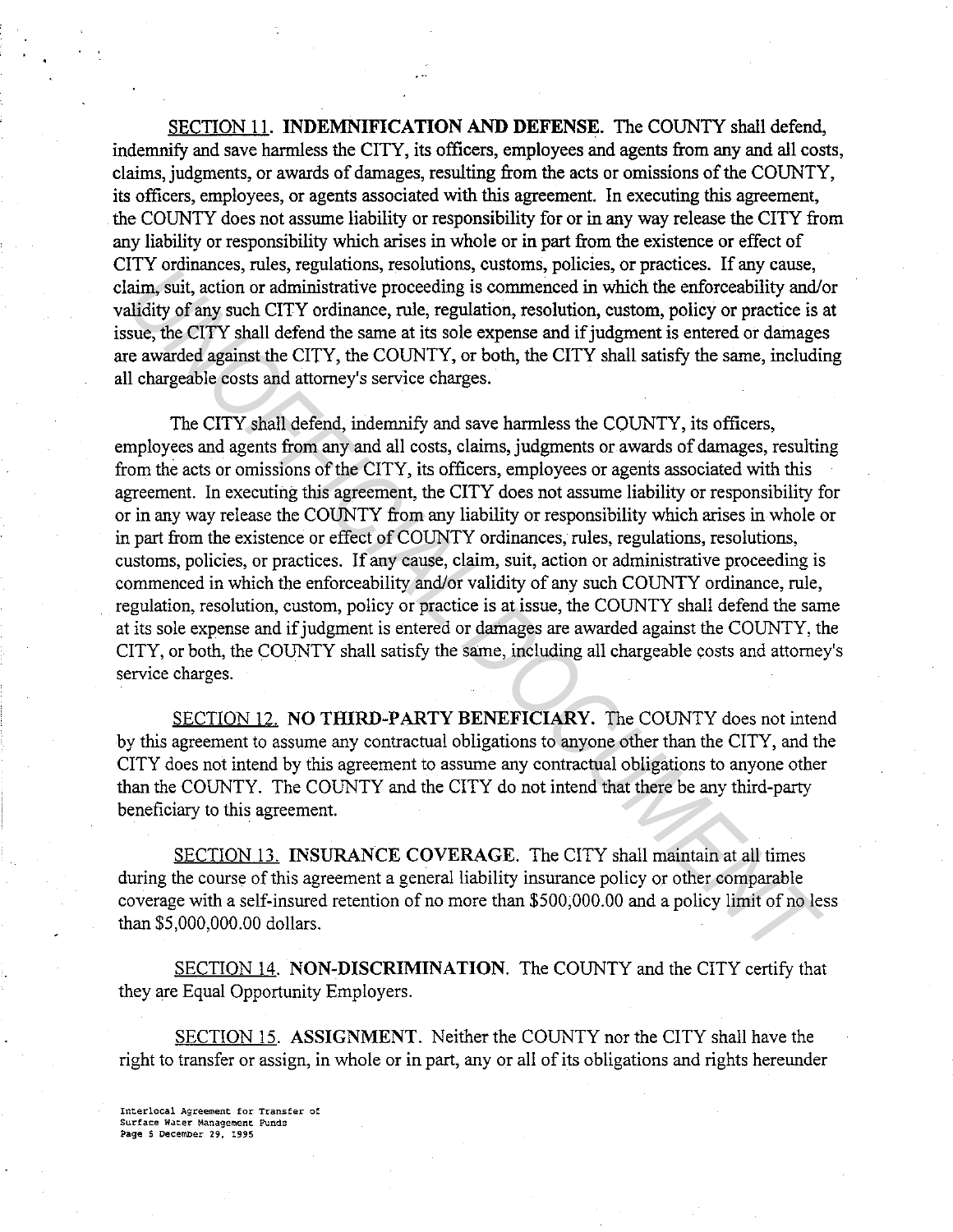without the prior written consent of the other Party.

SECTION 16. NOTICE. Any formal notice or communication to be given by the COUNTY to the CITY under this agreement shall be deemed properly given if delivered, or if mailed postage prepaid and addressed to:

> CITY OF UNIVERSITY PLACE P.O. Box 64289 University Place, Washington 98466

Attention: City Manager

Any formal notice or communication to be given by the CITY to the COUNTY under this agreement shall be deemed properly given if delivered, or if mailed postage prepaid and addressed to:

> PIERCE COUNTY Pierce County Executive's Office 930 Tacoma Avenue South, Room 737 Tacoma, Washington 98402-2100

Attention: Executive Director of Operations

The name and address to which notices and communications shall be directed may be changed at any time, and from time to time, by either the CITY or the COUNTY giving notice thereof to the other as herein provided.

SECTION 17. COUNTY AS INDEPENDENT CONTRACTOR. COUNTY is, and shall at all time be deemed to be, an independent contractor. Nothing herein contained shall be construed as creating the relationship of employer and employee, or principal and agent, between CITY and COUNTY or any of the COUNTY's agents or employees. The COUNTY shall retain all authority for rendition of services, standards of performance, control of personnel, and other matters incident to the performance of services by COUNTY pursuant to this Agreement. **EXAMPLE 12 CONSERVANCES**<br> **P.O. Box 64289**<br> **UNIVERSITY Place, Washington 98466**<br> **Attention:** City Manager<br> **Any formal notice or communication to be given by the CITY to the COUNTY under the<br>
<b>Premement shall be deemed** 

Nothing in this agreement shall make any employee of the CITY a COUNTY employee or any employee of the COUNTY a CITY employee for any purpose, including, but not limited to, for withholding of taxes, payment of benefits, worker's compensation pursuant to Title 51 RCW, or any other rights or privileges accorded COUNTY or CITY employees by virtue of their employment.

SECTION 18. WAIVER. No waiver by either party of any term or condition of this Agreement shall be deemed or construed to constitute a waiver of any other term or condition or

Interlocal Agreement for Transfer of Surface Wacer Management; Funds Page 6 December 29, 1995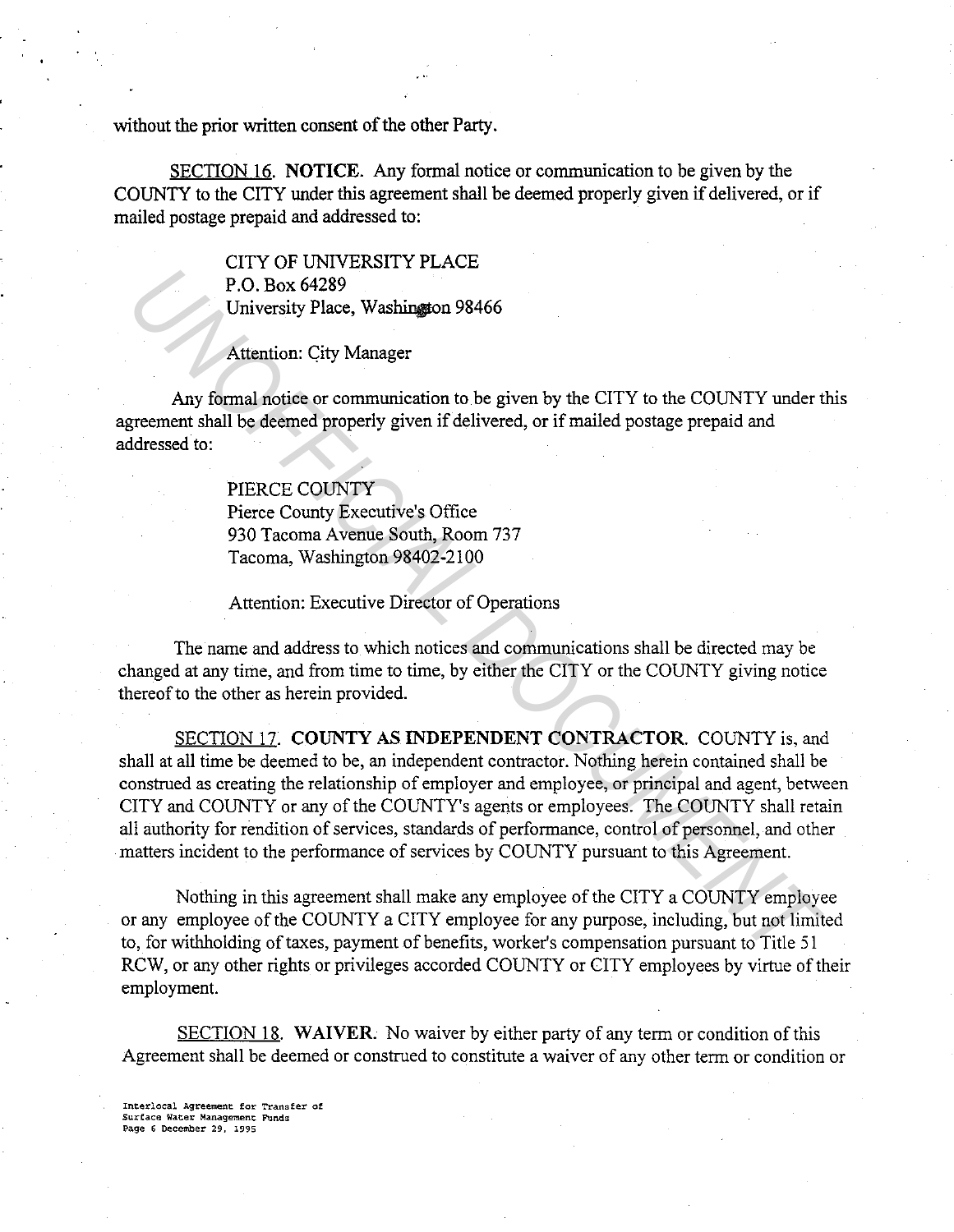of any subsequent breach, whether of the same or a different provision of this agreement.

SECTION 19. **ENTIRE AGREEMENT.** This Agreement contains all of the agreements of the Parties with respect to any matter covered or mentioned in this Agreement and no prior agreements shall be effective for any purpose.

SECTION 20. **AMENDMENT.** Provisions within this agreement may be amended with the mutual consent of the parties hereto. No additions to, or alternation of, the terms of this agreement shall be valid unless made in writing, formally approved and executed by duly authorized agents of both parties.

SECTION 21. **NO REAL PROPERTY ACQUISITION OR JOINT FINANCING.**  This Interlocal Agreement does not provide for the acquisition, holding or disposal or real property. Nor does this Agreement contemplate the financing of any joint or cooperative undertaking. There shall be no budget maintained for any joint or cooperative undertaking pursuant to this Interlocal Agreement.

SECTION 22. **FILING.** Copies of this Interlocal Agreement, together with the resolution of the Pierce County Council and the University Place City Council approving and ratifying this agreement, shall be filed with the University Place City Clerk, the Pierce County Auditor, and the Secretary of State of Washington after execution of the agreement by both parties. remutal consent of the parties hereto. No additions to, or alternation of, the terms of this referencent stall be valid unless made in writing, formally approved and executed by duly theories agents of both parties.<br>
SECTI

**Interlocal Agreement for Transfer of Surface Water Management Funds Page 7 December 29, 1995** 

 $\lambda$ \\ \\  $\sqrt{}$ \\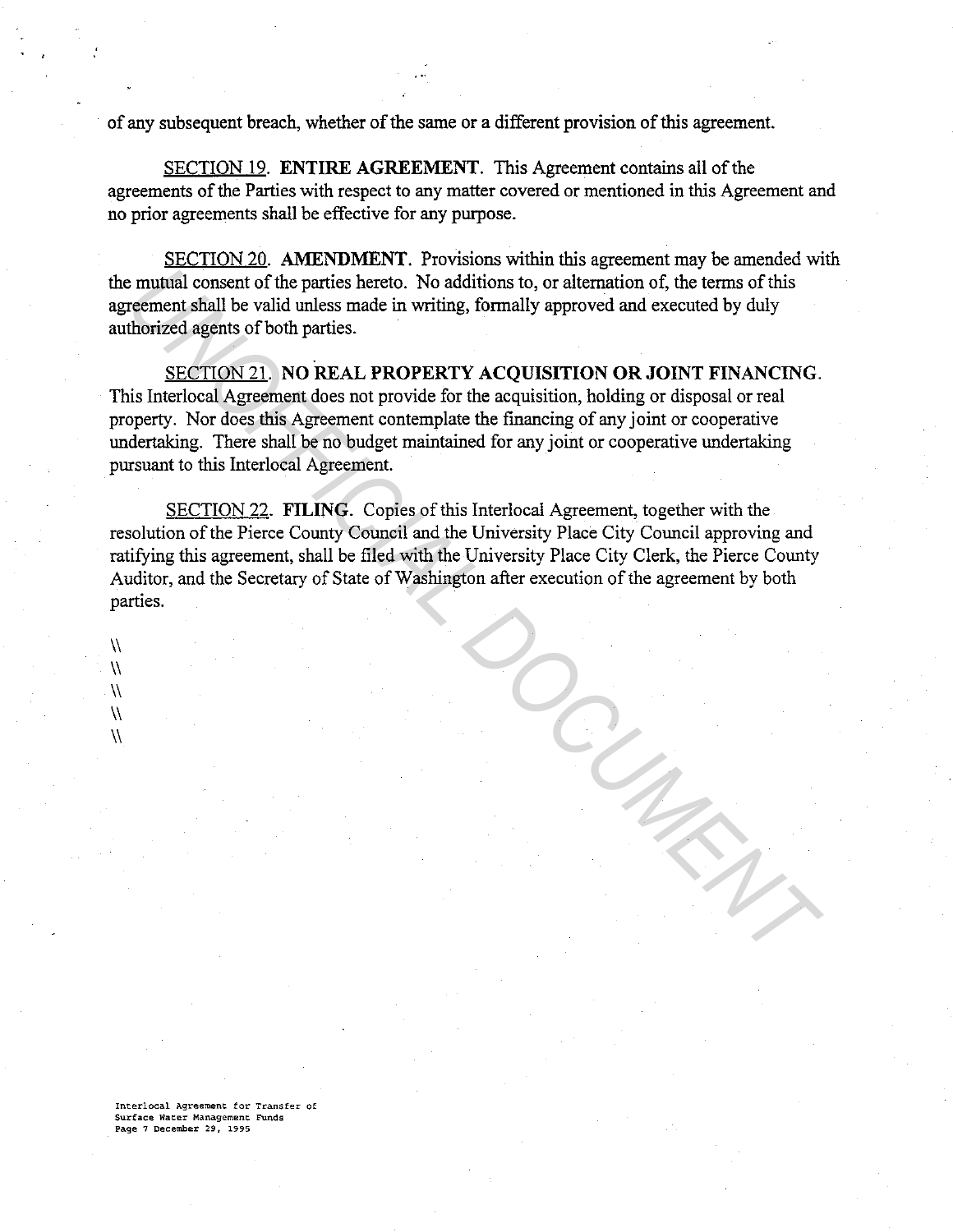SECTION 23. **SEVERABILITY.** If any of the provisions contained in this Agreement are held illegal, invalid or unenforceable, the remaining provisions shall remain in full force and effect.

IN WITNESS WHERE OF, the parties have caused this agreement to be executed on the day and year the last signature hereto is affixed.

**UNIVERSITY PLACE**  14 N W.JEAN

University Place City Manager

Approved as to Form:

*<u>GLASS 1.4-96</u>*<br>STEIN Date ROBERT BACKSTEIN

University Place City Attorney

**PIERCE COUNTY**<br>
MICHAEL DOBAL DEAN<br>
DOES W. JEAN<br>
INVERSITY PLACE CITY Manager<br>
Proved as to Form:<br>
Deach deal by the Capital Proved as to Form:<br>
Deach deal by Attorney<br>
OBERT BACKSTEIN<br>
OBERT BACKSTEIN<br>
OBERT BACKSTEIN<br>

**Interlocal Agreement for Transfer of Surface Water Management Funds Page 8 December 29, 1995**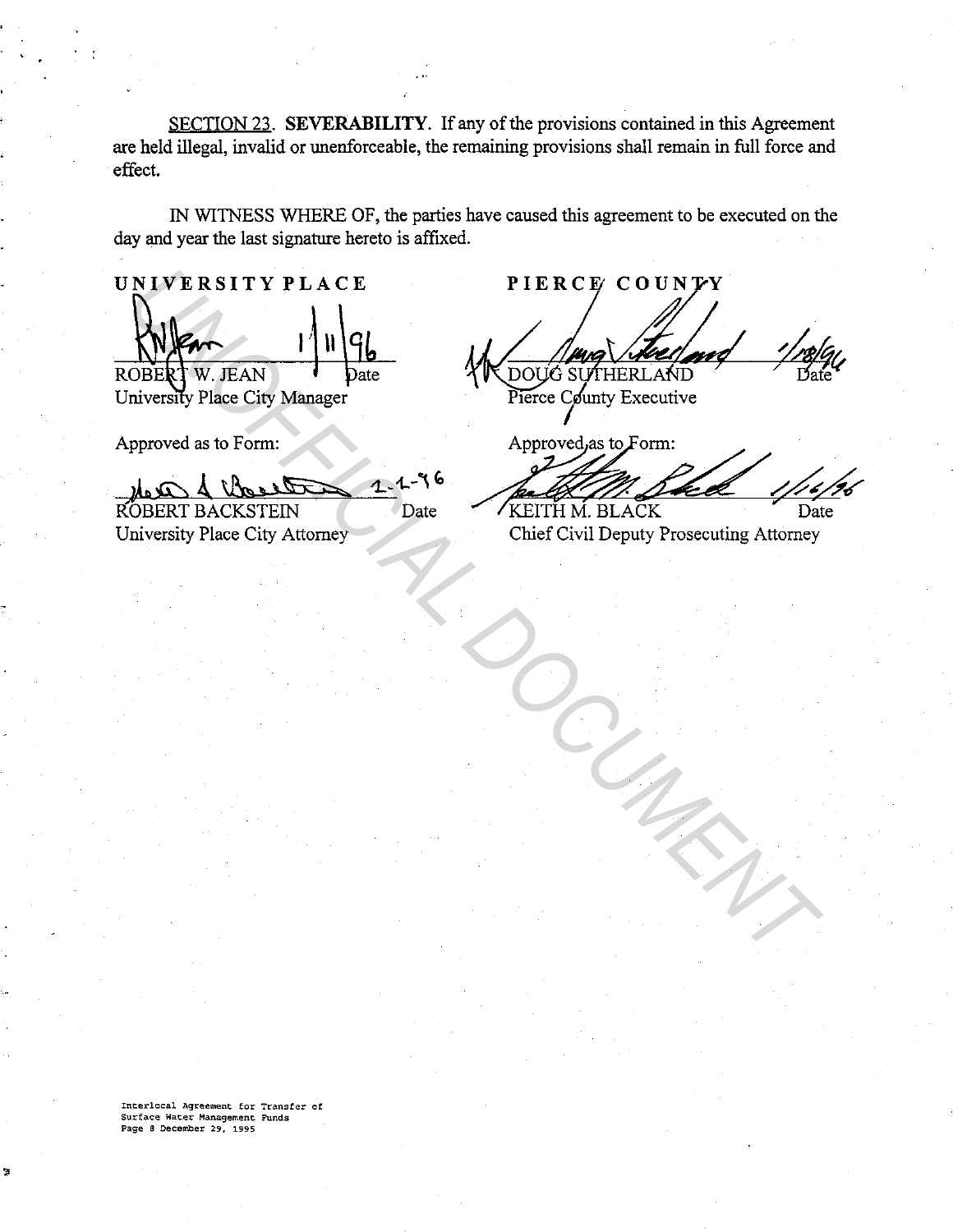#### EXHIBIT "A"

### TO INTERLOCAL AGREEMENT BETWEEN PIERCE COUNTY AND THE CITY OF UNIVERSITY PLACE REGARDING SURFACE WATER MANAGEMENT SERVICE CHARGES COLLECTED BY PIERCE COUNTY DURING I 995 AND FOR SURF ACE WATER MANAGEMENT BILLING SERVICES

## CITY OF UNIVERSITY PLACE - BOUNDARY LEGAL DESCRIPTION (Revised October 16, 1995)

That portion of the southwest 1/4 section of Section 4, Township 20 North, Range 2 East of the W.M., lying West of the center line of Day Island Waterway extended North to the Outer Harbor Line (Day Island), and all of Sections 9, 10, 11,14, 15, 16, 17, 20, 21,22, 23, Township 20 North, Range 2 East of the W.M.;

EXCEPT those portions of the above Sections lying within the present city limits of the Tovm of Fircrest and the City of Tacoma as they existed on September 14, 1993.

EXCEPT those portions of unincorporated Pierce County within the proposed urban growth area of the City of Fircrest in Sections 10, 11, 14, and 15, Township 20 North, Range 2 East W.M., shall be excluded as follows:

That portion of Sections 10, 11, 14, and 15, Township 20 North, Range 2 East, W.M., lying east of the West right -of-way line of 67th Avenue West/Mildred Street West (formerly known as Anderson Pierce County Road) and north of the South right-of-way line of 44th Street West, and north of the east-west centerline of the Southeast Quarter of Section 14, Township 20 North, Range 2 East, lying east of the East right-of-way line of Alameda Avenue West.

#### AND

That portion of Sections 26, 27, 28. 29, Township 20 North, Range 2 East of the W.M., lying Northerly of the following described line:

Beginning at the intersection of the center line of Chambers Creek and the East Shoreline of Puget Sound to Section 29, thence upstream and Easterly along said center line of Chambers Creek to intersect the center line of Leach Creak; thence upstream, Easterly and Northerly along the center line of Leach Creek to the North line of said Section 26; thence East along said North line to the Westerly end of the right-of-way of 64th Street West; thence South to the South line of said right-of-way; thence east along the south line of 64th Street West to the East line of said Section 26 and termination of said line, (kevised October 16, 1995)<br>
(kevised October 16, 1995)<br> *U.M.*, lying West of the ecutive coin of Section 4, Township 20 North, Range 2 East of the<br> *U.M.*, lying West of the center line of Day Island Waterway extended Nor

EXCEPT that portion of said Section 29, lying within the limits of the Town of Steilacoom as they existed on September 14, 1993.

**Interlocal Agreement for Transfer of Surface Water Management Funds Page 9 December** 29, **1995**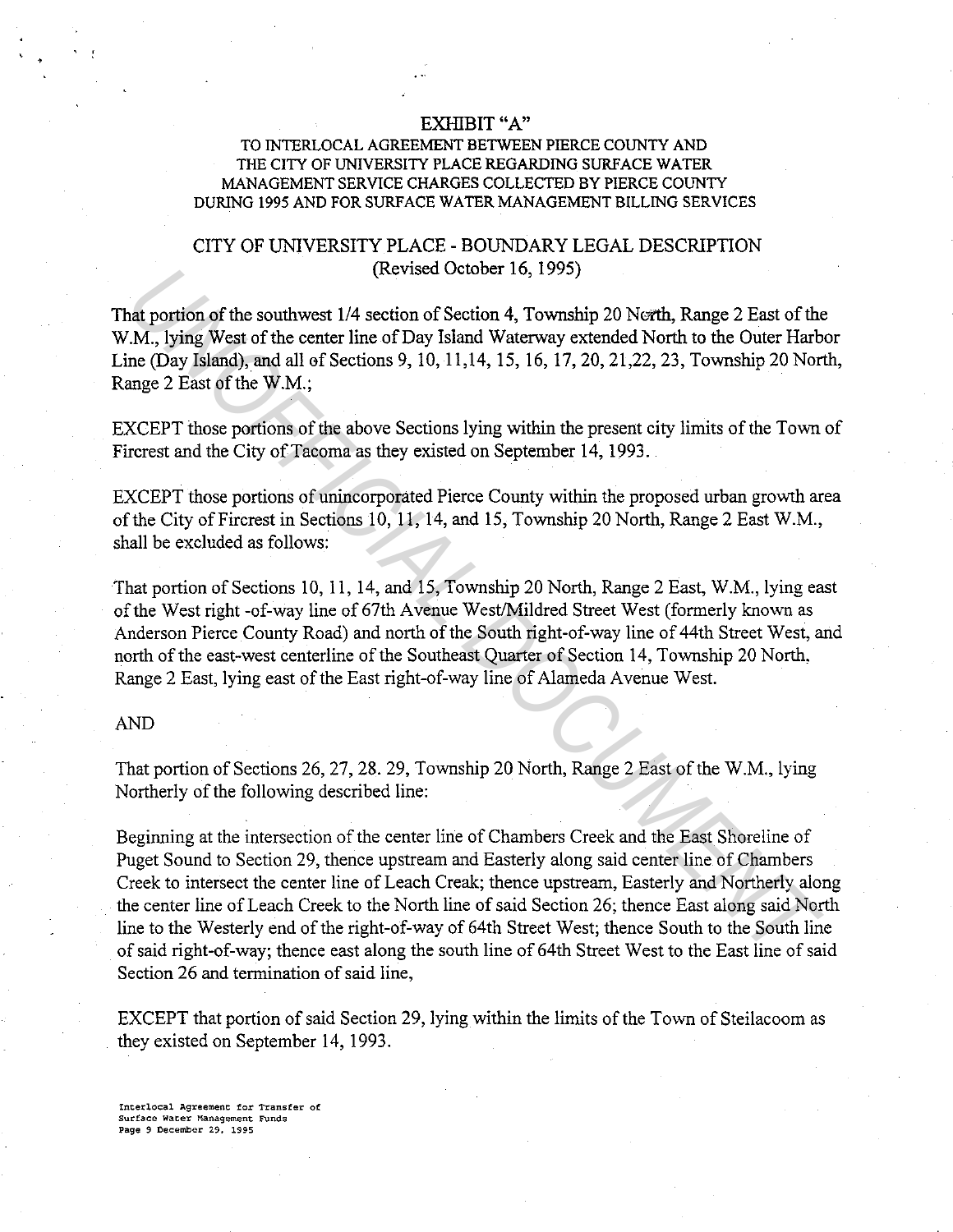EXCEPT those portions of Meadow Park Golf Course north of the centerline of Leach Creek in Sections 23 and 26 of Township 20 North, Range 2 East, annexed to the City of Tacoma by Ordinance 25605.

INCLUDING a portion of the Northwest Quarter of Section 26, Township 20 North, Range 2 East of the Willamette Meridian and more particularly described as follows:

Commencing at the Northeast comer of said subdivision thence North 89°07,50" West along the North line of said subdivision for a distance of 530.00 ft. to the point of beginning, thence continuing along said North line North 89°07,50" West for a distance of 381.24 ft. thence South 09°46,15" East for a Distance of 72.55 ft. thence South 65°10.56" East for a Distance of 156.80 ft. thence North  $81^{\circ}50,23$ " East for a distance of 58.99 ft. thence North 64 $^{\circ}53,30$ " East for a distance of 184.21 ft. thence North 01 °44,20" East for a distance of 45.0 ft. to the point of beginning. mmencing at the Northeast corner of said subdivision thence North 89°07,50° West along the film into f said subdivision for a distance of 330.00 ft. to the point of beginning, thence South film in for Suid and the South 89

AND

EXCEPT those portions of Sections 4, 9, 16, 17, 20, 29, lying West of the Outer Harbor line.

Situated in Pierce County, Washington.

**!nterlocal Agreement for Transfer of Surface Water Management Funds Page 10 December** 29, **1995**